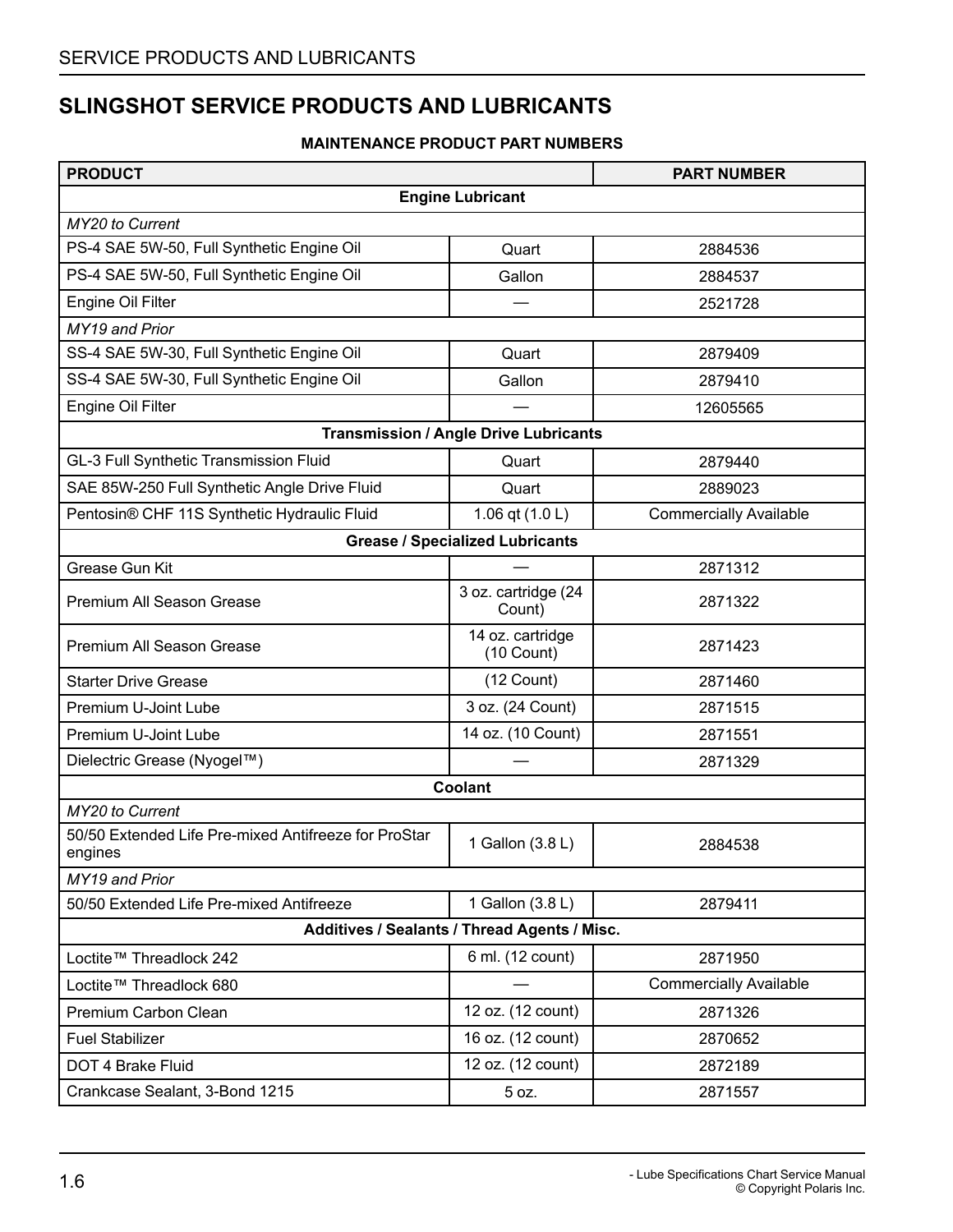# **CHAPTER 5 SLINGSHOT**

<span id="page-1-0"></span>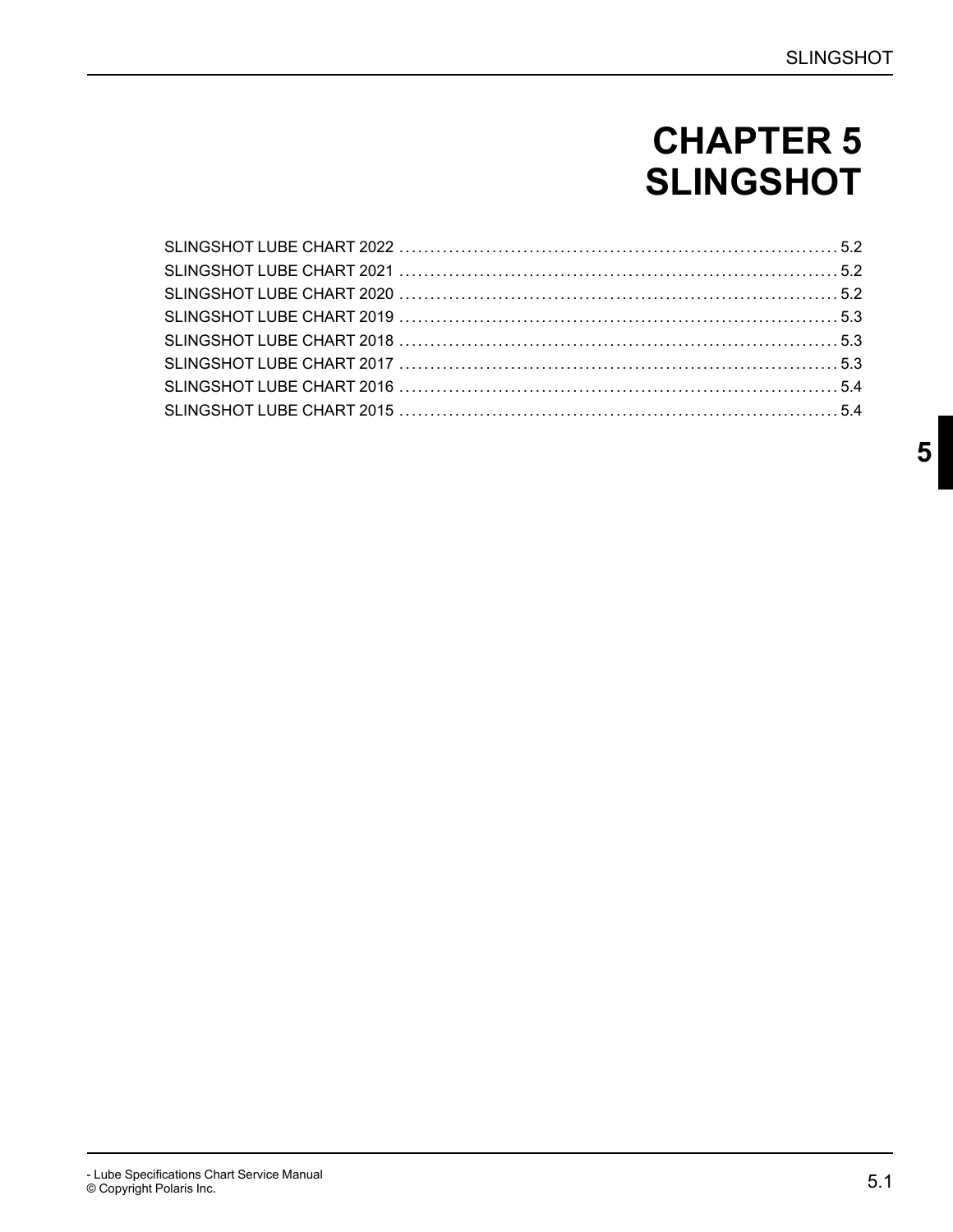### <span id="page-2-0"></span>**SLINGSHOT LUBE CHART 2022**

| <b>MODEL</b>  |          | $\frac{1}{50}$<br>ENGINE<br>PS-455W<br><b>SYNTHETIC</b> | <b>SELUS</b><br><b>ITCH FL</b><br>BRAKE<br>щ<br>$\overline{ }$<br>ថក្<br>Ă | <b>គួ</b> គ្និ¤<br>ဖာ<br>∍<br>58<br>결도표 | $\supseteq$<br>BRAKE FLUID<br>DOT 4 BRAKE FLU | 음<br>FLUID<br><b>TRANSMISSION<br/>GL-3</b> | ≏<br>ਸ਼⊻ੁੰਕ<br>50/50 PRE-wi.<br>XTENDED LIFE<br>KTENDED LIFE<br>⋒ | $\frac{1}{2}$<br>8<br>щ.<br>ANGLE DRIVE<br>SAE 80W- | <b>FILTER</b><br>$\overline{5}$ |
|---------------|----------|---------------------------------------------------------|----------------------------------------------------------------------------|-----------------------------------------|-----------------------------------------------|--------------------------------------------|-------------------------------------------------------------------|-----------------------------------------------------|---------------------------------|
|               | capacity | 6.0 qt (5.68 L)                                         |                                                                            |                                         |                                               | 2.75 Qt (2.6 L)                            | 4.75 Qt (4.5 L)                                                   | 0.78 Qt                                             |                                 |
| Slingshot R / |          |                                                         |                                                                            |                                         |                                               |                                            |                                                                   | $(700 \text{ mL})$                                  | 2521728                         |
| S/SL/SLR      | interval | 5000 miles (8000<br>km)                                 | 30000 miles<br>(48000 km)                                                  |                                         | 10000 miles<br>(16000 km)                     | 50000 miles (80000<br>km)                  | 100000 Miles<br>(160000 km)                                       |                                                     |                                 |

### <span id="page-2-1"></span>**SLINGSHOT LUBE CHART 2021**

| <b>MODEL</b>  |          | $\frac{1}{2}$<br>NE<br>E<br>S<br><b>ENGI</b><br>PS4 | $\equiv$<br>용단<br>로운<br>은요<br>4<br>ចិ | 띮<br>មិត្<br>∍<br>ທ<br>Ζ<br><b>ATER</b><br>25 | $\supseteq$<br><b>BRAKE FLUID</b><br>DOT 4 BRAKE FLU | $\frac{1}{2}$<br>군<br>NSMISSION F<br>GL-3<br>TRAI | ₩Ä<br>50/50 PRE-MIX<br>EXTENDED LIFE<br>EXTENDED LIFE<br>EXTENDED LIFE<br>٣ | $\frac{1}{2}$<br>SO<br>ш<br>ANGLE DRIVE<br>SAE 80W | <b>FILTER</b><br>$\overline{a}$ |
|---------------|----------|-----------------------------------------------------|---------------------------------------|-----------------------------------------------|------------------------------------------------------|---------------------------------------------------|-----------------------------------------------------------------------------|----------------------------------------------------|---------------------------------|
|               |          | <b>SYNTHETIC</b>                                    |                                       |                                               |                                                      |                                                   |                                                                             |                                                    |                                 |
| Slingshot R / | capacity | 6.0 qt (5.68 L)                                     |                                       |                                               |                                                      | 2.75 Qt (2.6 L)                                   | 4.75 Qt (4.5 L)                                                             | 0.78 Qt<br>$(700$ mL)                              | 2521728                         |
| S/SL/SP       | interval | 5000 miles (8000<br>km)                             | 30000 miles<br>(48000 km)             |                                               | 10000 miles<br>(16000 km)                            | 50000 miles (80000<br>km)                         | 100000 Miles<br>(160000 km)                                                 |                                                    |                                 |

### <span id="page-2-2"></span>**SLINGSHOT LUBE CHART 2020**

| <b>MODEL</b>  |          | $\frac{1}{5}$<br>E<br>E≫<br><b>ENGI</b><br>PS4 | $\mathsf{S}$<br>용권<br>٣<br>은요<br>4<br>ಠಕ್ಷ<br>ă | 띯<br>មិត្<br>ທ<br>∍<br>O<br><b>AER</b><br>25 | $\equiv$<br><b>BRAKE FLUID</b><br>DOT 4 BRAKE FLU | $\epsilon$<br>ᇆ<br>NSMISSION<br>GL-3<br>F | <b>EZE</b><br>4)XED<br>LE<br>ZH<br>뷙<br>50/50 PRE-<br>EXTENDED LI<br>EXTENDED LI | $\mathsf{e}$<br>90<br>i DRIVI<br>E 80W<br>ANGLE<br>SAE | <b>FILTER</b><br>$\overline{a}$ |
|---------------|----------|------------------------------------------------|-------------------------------------------------|----------------------------------------------|---------------------------------------------------|-------------------------------------------|----------------------------------------------------------------------------------|--------------------------------------------------------|---------------------------------|
|               |          | <b>SYNTHETIC</b>                               |                                                 |                                              |                                                   |                                           |                                                                                  |                                                        |                                 |
| Slingshot R / | capacity | 6.0 qt (5.68 L)                                |                                                 |                                              |                                                   | 2.75 Qt (2.6 L)                           | 4.75 Qt (4.5 L)                                                                  | 0.78 Qt<br>$(700 \text{ mL})$                          |                                 |
| SL/GT         | interval | 5000 miles (8000<br>km)                        | 30000 miles<br>(48000 km)                       |                                              | 10000 miles<br>(16000 km)                         | 50000 miles (80000<br>km)                 | 100000 Miles<br>(160000 km)                                                      |                                                        | 2521728                         |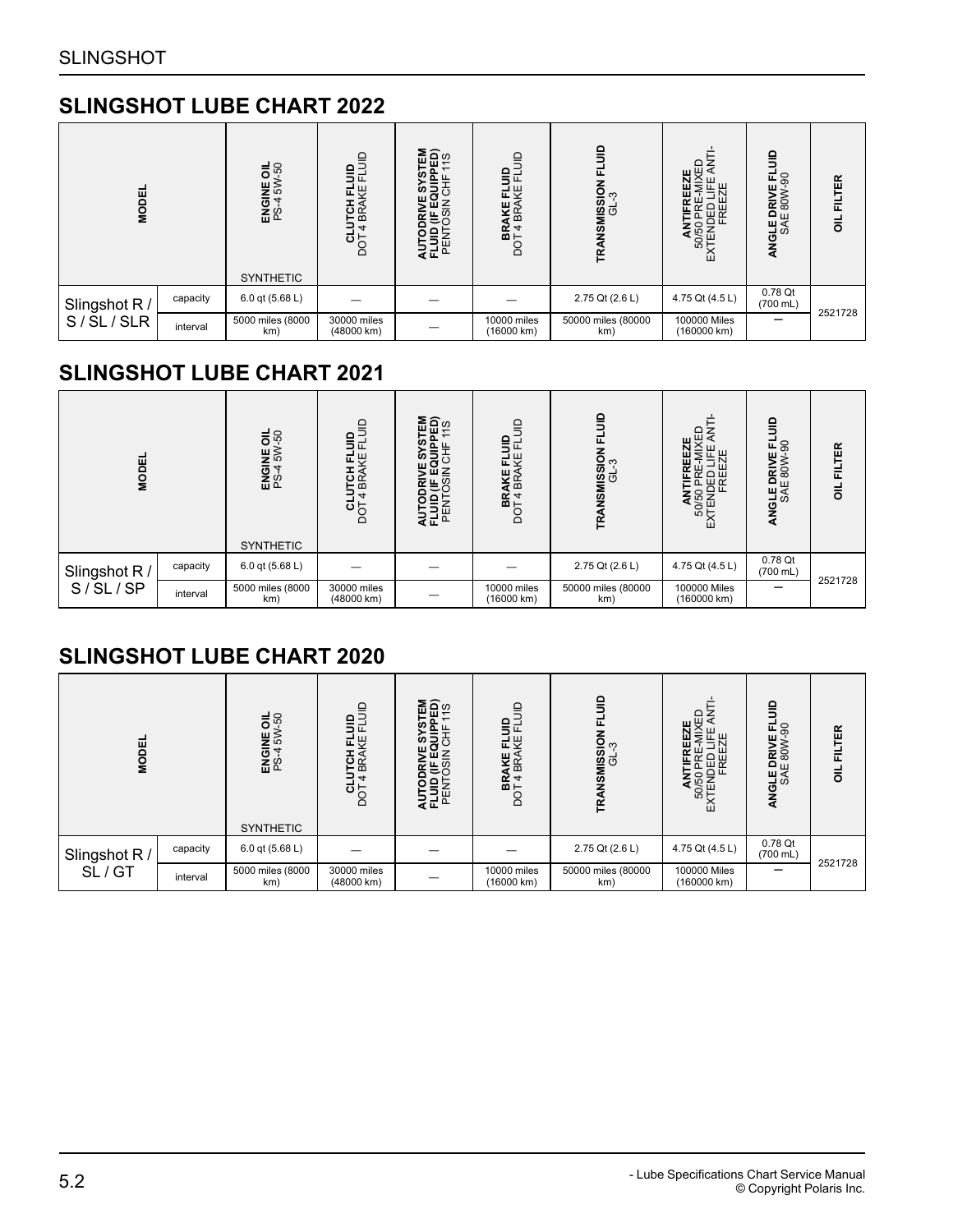## <span id="page-3-0"></span>**SLINGSHOT LUBE CHART 2019**

| <b>MODEL</b>  |          | $\frac{1}{5}$ $\frac{8}{7}$<br>ENGINE<br>SAE 5W | $\exists$<br>$\mathsf{e}$<br><b>FCH</b><br>BRA<br>ᅿ<br>$\frac{1}{2}$ | $\supseteq$<br>읔<br>AKE<br>BRA<br>$B +$<br>g | ≘<br>MISSION<br>GL-3<br>☑<br>Æ | 出<br>巴区<br>c<br>50/5C<br>KTENI<br>⋒ | ۵<br>로응<br><b>IGLE DRIVE I</b><br>SAE 80W-9<br>ব | <b>FILTER</b><br>$\vec{5}$ |
|---------------|----------|-------------------------------------------------|----------------------------------------------------------------------|----------------------------------------------|--------------------------------|-------------------------------------|--------------------------------------------------|----------------------------|
|               |          | <b>SYNTHETIC</b>                                |                                                                      |                                              |                                |                                     |                                                  |                            |
| Slingshot S / | capacity | 5.0 qt (4.8 L)                                  |                                                                      |                                              | 2.75 Qt (2.6 L)                | 5.8 Qt (5.5 L)                      | 0.78 Qt (700<br>mL)                              |                            |
| SL/SLR/GT     | interval | 5000 miles (8000<br>km)                         | 30000 miles<br>(48000 km)                                            | 10000 miles<br>(16000 km)                    | 50000 miles (80000 km)         | 100000 Miles<br>(160000 km)         |                                                  | 12605565                   |

### <span id="page-3-1"></span>**SLINGSHOT LUBE CHART 2018**

| <b>MODEL</b>  |          | $\frac{1}{5}$ $\frac{8}{7}$<br>ENGINE<br>SAE 5W | <b>CINT</b><br>용탄<br>ΚË<br>щ.<br><b>LCH</b><br>BKY<br>4<br>$\frac{d}{d}$ | $\supseteq$<br>용단<br>군쌎<br>AKE<br>BRA<br>BRA<br>DOT4B | ≘<br><b>ASMISSION</b><br>GL-3<br>Ę | ≏<br>H <sup>以</sup><br>IDED I<br>FREE<br>50/50<br><b>CTENL</b><br>⋒ | $\frac{1}{2}$<br>로 8<br>DRIVE<br>= 80W-9<br>ANGLED<br>SAE | <b>FILTER</b><br>ᇹ |
|---------------|----------|-------------------------------------------------|--------------------------------------------------------------------------|-------------------------------------------------------|------------------------------------|---------------------------------------------------------------------|-----------------------------------------------------------|--------------------|
|               |          | <b>SYNTHETIC</b>                                |                                                                          |                                                       |                                    |                                                                     |                                                           |                    |
| Slingshot S / | capacity | 5.0 qt (4.8 L)                                  |                                                                          |                                                       | 2.75 Qt (2.6 L)                    | 5.8 Qt (5.5 L)                                                      | 0.78 Qt (700<br>mL)                                       | 12605565           |
| SL/SLR        | interval | 5000 miles (8000<br>km)                         | 30000 miles<br>(48000 km)                                                | 10000 miles<br>(16000 km)                             | 50000 miles (80000 km)             | 100000 Miles<br>(160000 km)                                         |                                                           |                    |

### <span id="page-3-2"></span>**SLINGSHOT LUBE CHART 2017**

| <b>MODEL</b>  |          | ENGINE OIL<br>SAE 5W-30<br><b>SYNTHETIC</b> | anna<br>Ba<br>TCH<br>BRA<br>$\overline{a}$<br>ar<br>S | $\supseteq$<br>e<br>5<br>ш<br>씾<br><b>AKE</b><br>BRA<br>$B +$<br>8 | ≘<br><b>ASMISSION</b><br>GL-3<br>ᆮ | Η<br>50/50 Pr<br>XTENDEI<br>FRI<br>⋒ | $\Omega$<br>NGLE DRIVE FI<br>SAE 80W-90<br>₹ | <b>FILTER</b><br>$\vec{5}$ |
|---------------|----------|---------------------------------------------|-------------------------------------------------------|--------------------------------------------------------------------|------------------------------------|--------------------------------------|----------------------------------------------|----------------------------|
|               |          |                                             |                                                       |                                                                    |                                    |                                      |                                              |                            |
| Slingshot S / | capacity | 5.0 qt (4.8 L)                              |                                                       |                                                                    | 2.75 Qt (2.6 L)                    | 5.8 Qt (5.5 L)                       | 0.78 Qt (700<br>mL)                          |                            |
| SL/SLR        | interval | 5000 miles (8000<br>km)                     | 30000 miles<br>(48000 km)                             | 10000 miles<br>(16000 km)                                          | 50000 miles (80000 km)             | 100000 Miles<br>(160000 km)          |                                              | 12605565                   |